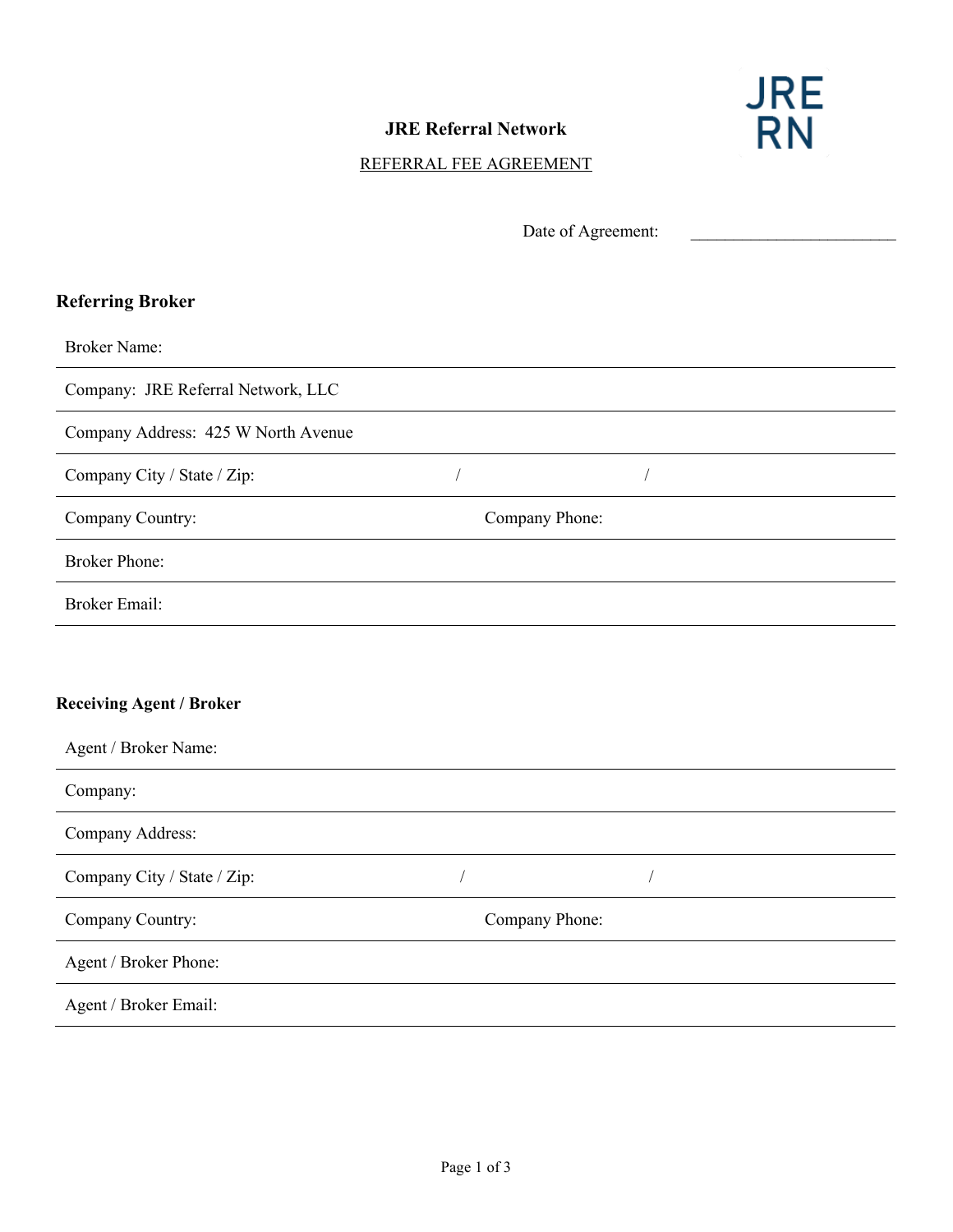#### **Referral Fee Details**

In the event Receiving Agent/Broker receives a commission or other payment for services rendered in connection with a real estate transaction consummated involving the Referred Prospect (as described in Exhibit A), Referring Broker will be entitled to a referral fee, and Receiving Agent/Broker agrees to pay said referral fee, in the amount of:

> percent of the commission that Receiving Agent/Broker receives in connection with the foregoing transaction (the "Covered Transaction").

The parties further agree that the referral fee shall be fully paid by the Receiving Agent/Broker no later than business days after (i) the closing date of the Covered Transaction or (ii) receipt of the commission(s) due Receiving Broker in connection therewith, whichever is later.

#### **Term**

This agreement will expire months after the date first above written. Notwithstanding the foregoing, if a Covered Transaction occurs within one (1) year after termination of this agreement (the "Protection Period"), or beyond the Protection Period if negotiations as to the terms of the Covered Transaction are in process or a closing of such Covered Transaction is pending, the commission stated herein shall be due and payable to Referring Broker.

#### **Authority and Amendment**

The parties executing this agreement represent and warrant that they are authorized to bind in agreement those entities on behalf of which they sign. No amendment or alteration to this agreement, including, but not limited to the amount of any referral fees, or time of payment of thereof, shall be valid or binding unless made in writing and signed by the parties hereto.

**IN WITNESS WHEREOF**, the parties have caused this Agreement to be executed by their duly authorized representatives.

### **REFERRING BROKER RECEIVING AGENT / BROKER**

| (Managing Broker) |  |  |
|-------------------|--|--|
|-------------------|--|--|

| (Managing Broker) | (Managing Broker) |
|-------------------|-------------------|
|                   |                   |

| By:                     | By:                                                         |
|-------------------------|-------------------------------------------------------------|
| Its:<br>Managing Broker | Its:                                                        |
| Date:                   | Date:                                                       |
| (Agent / Broker)        | (Agent / Broker, if any)                                    |
| By:                     | By:<br><u> 1980 - Jan Barbarat, prima politik politik (</u> |
| Date:                   | Date:                                                       |